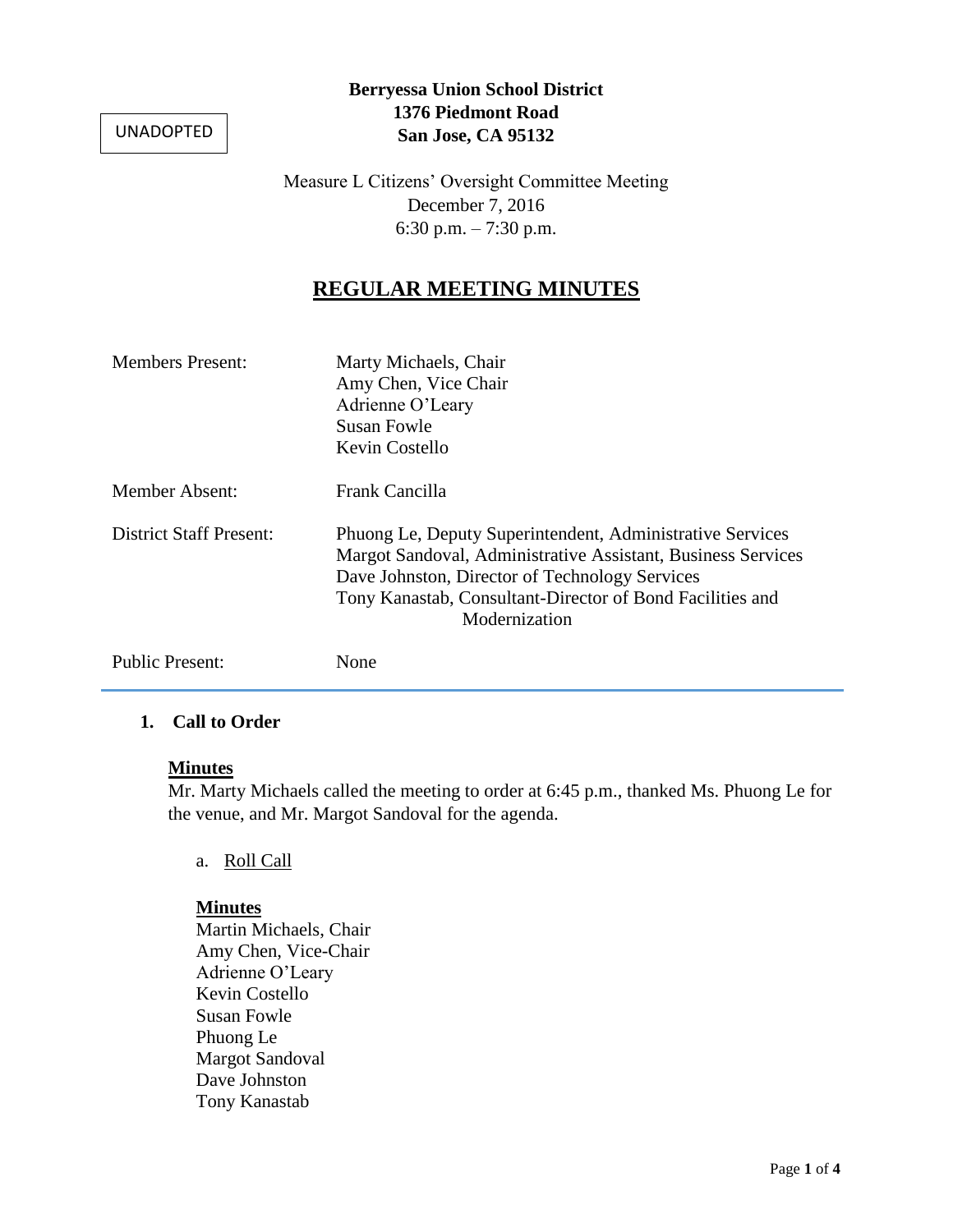## b. Adoption of Agenda

### **Minutes**

Motion to approve by Ms. Susan Fowle,  $2<sup>nd</sup>$  by Ms. Adrienne O'Leary

c. Approval of the October 5, 2016 CBOC Meeting Minutes

## **Minutes**

Motion to approve by Ms. Susan Fowle,  $2<sup>nd</sup>$  by Ms. Amy Chen

Mr. Marty Michaels asked if the students were kept informed regarding the Modernization projects at their school. Ms. Phuong Le replied that she believes that the information is filtered through the site Administrator, and requested the Bond Director, Mr. Tony Kanastab, to communicate with the Principals.

Ms. Adrienne O'Leary asked about FIS feedback from students, and if the air conditioning was on the priority list for Bond modernization. Ms. Phuong Le, mentioned that the feedback she has received is from staff and that currently the priority for Toyon is the Paving project.

Mr. Marty Michaels asked about the current CBOC vacant position. Ms. Phuong Le stated that there have not been any applications. However, it is advertised in the District newsletter. Ms. Phuong Le requested that the committee keep to the agenda, since this item is listed under item #4.

Mr. Marty Michaels said he would contact the District 4 Councilmember to advertise the open position.

## **2. Public Comments**

#### **Minutes**

There were no comments

Ms. Phuong Le introduced Ms. Margot Sandoval, Mr. Dave Johnston, and Mr. Tony Kanastab, the new Director of Bond Facilities and Modernization as of Dec. 12, 2016.

Ms. Adrienne O'Leary and Ms. Amy Chen asked why the other Directors of Bond left their position. Ms. Phuong Le explained that they might have some qualifications and may not have others. To complete the project, some changes were not up to the employee make. Mr. Tony Kanastab was the replacement.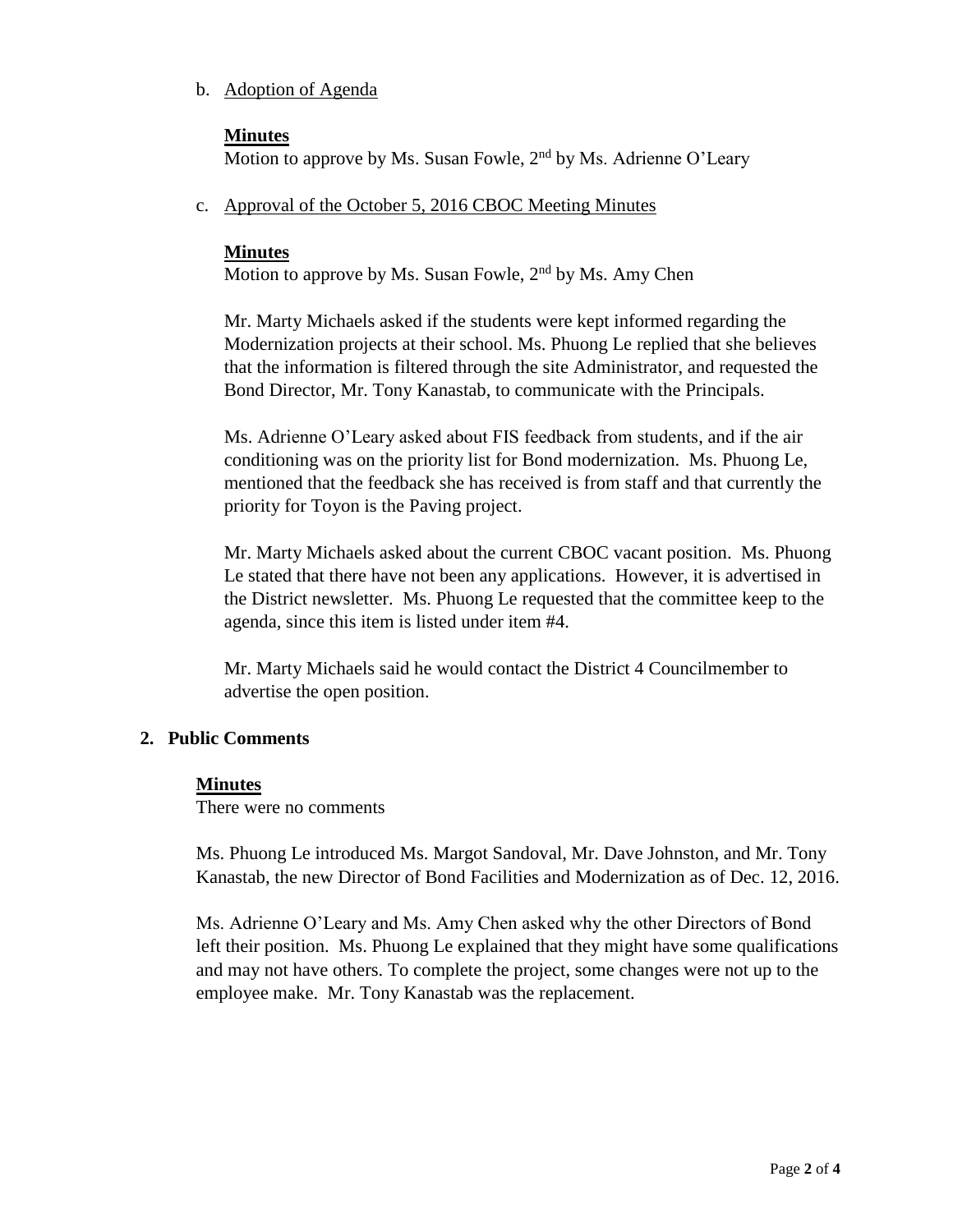#### **3. Reports**

a. Measure L Project Update

#### **Minutes**

Ms. Phuong Le presented the update, and mentioned that the new central kitchen will have newer equipment. The Child Nutrition Services department will continue to serve meals to students at 10 elementary schools and three middle schools, and continue to provide meals that meet the freshness and nutrition requirements.

The Wifi at Toyon School is always dropping on the Chromebooks. Mr. Dave Johnstone stated that Kelvin Chan, the Technology Manager, is working with Maria Smith to fix the problem. Ms. Susan Fowle stated that there has been a wireless access point or switch issue since the cables came out.

A question was asked about expanding Vinci Park Elementary School from a K-5<sup>th</sup> grade school to a K-8<sup>th</sup> grade school. Ms. Phuong Le explained that if it was expanded, it would be expanded where the grass are is, currently.

Mr. Kevin Costello asked why the District has a declining enrollment. Ms. Phuong Le explained that the District has an older community. The enrollment in the 1990's was at 9K-10K. Currently the District has about 7,300 enrolled students.

It was requested that Mr. Tony Kanastab provide a project schedule until complete. Mr. Tony Kanastab explained that a project might be finished, but it is not considered complete, until it is approved by DSA. DSA oversees the projects and it can take as long as six months after the project is finished for them to state it is complete.

Ms. Phuong Le stated that the District was in the process to contract for School Facility Consulting Services to assist the District with the process to identify and assist with State's Prop 51 Bond funds, which the District might be eligible to apply for and receive funds. At this time, it is not known how many funds the District may qualify for. Therefore, in order not to over commit, the District cannot state how these funds will be used for at this time.

A question was asked on the cost for each FIS. Mr. Tony Kanastab stated that the budget for each elementary school was 486K, plus escalation, and 550K for the middle schools.